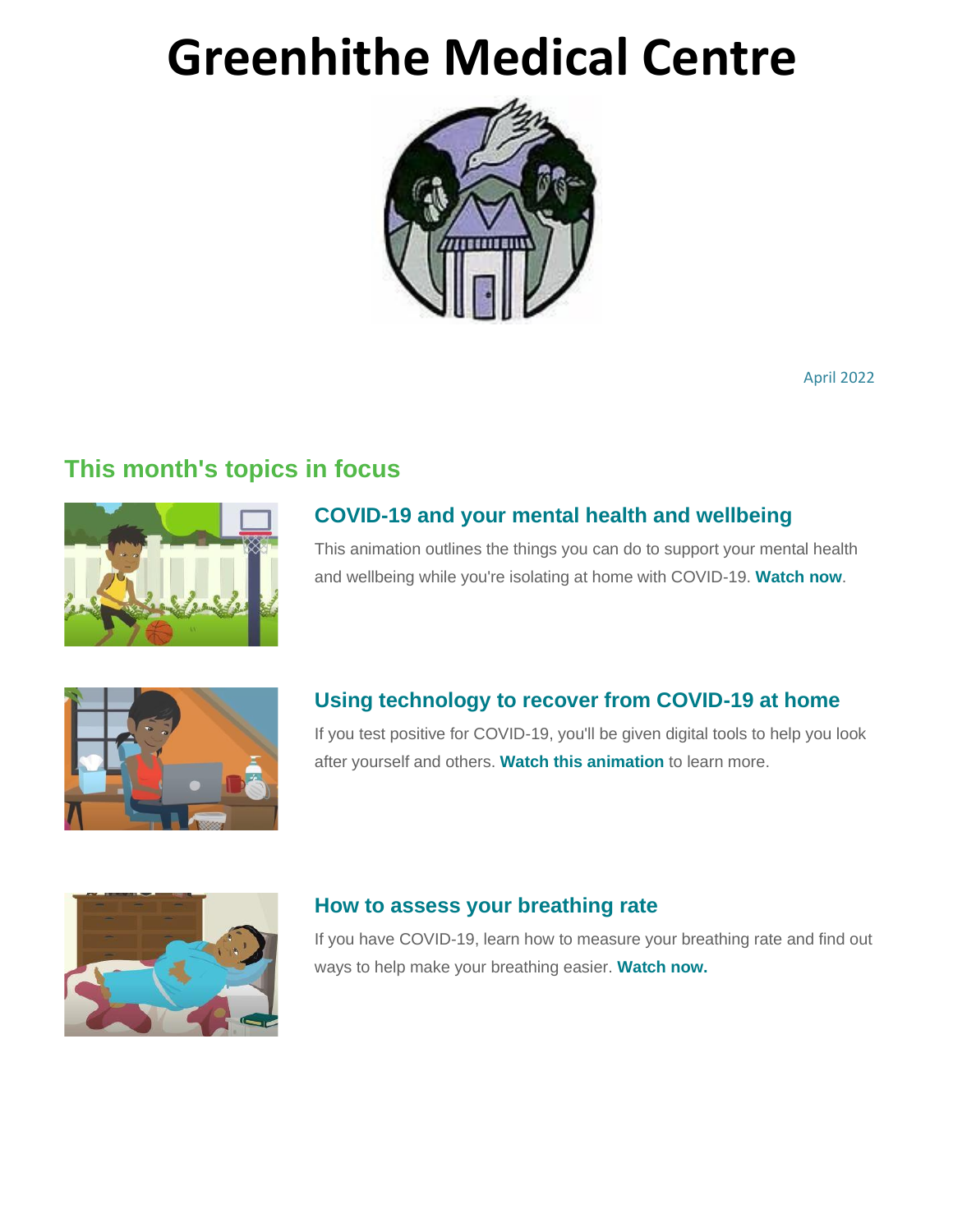

# **[COVID positive and pregnant](https://www.healthnavigator.org.nz/health-a-z/c/covid-19-positive-self-isolating-when-you-are-pregnant/)**

If you are pregnant and have tested positive for COVID-19, watch this video to learn what to look out for and how to get medical care and support while you are isolating at home. **[Watch now.](https://www.healthnavigator.org.nz/health-a-z/c/covid-19-positive-self-isolating-when-you-are-pregnant/)**



### **[COVID-19 contact tracing for workplaces](https://www.healthnavigator.org.nz/videos/c/covid-in-the-community-aotearoa-e-te-toa-video-series/)**

In this animation workplaces can learn how to handle contract tracing when an employee tests positive for COVID-19. **[Watch now](https://www.healthnavigator.org.nz/videos/c/covid-in-the-community-aotearoa-e-te-toa-video-series/)**.

#### **[See more of this month's](https://www.healthnavigator.org.nz/health-a-z/w/whats-new/) [new or updated topics](https://www.healthnavigator.org.nz/health-a-z/w/whats-new/)**

# **Understanding medicines**



#### **[Omeprazole](https://www.healthnavigator.org.nz/medicines/o/omeprazole/)**

Omeprazole is a medicine used to treat problems affecting your stomach and gut, such as indigestion, reflux and ulcers. Find out how to take it safely and the possible side effects. **[Read more](https://www.healthnavigator.org.nz/medicines/o/omeprazole/)**.

# **Top tips for wellbeing**



### **[Encouraging tamariki to read for pleasure](https://www.healthnavigator.org.nz/healthy-living/r/reading-for-pleasure-encouraging-children/)**

Reading for pleasure is not only an enjoyable experience – it's also good for your child's development. **[Read our top tips](https://www.healthnavigator.org.nz/healthy-living/r/reading-for-pleasure-encouraging-children/)** to help encourage your tamariki to read for pleasure.